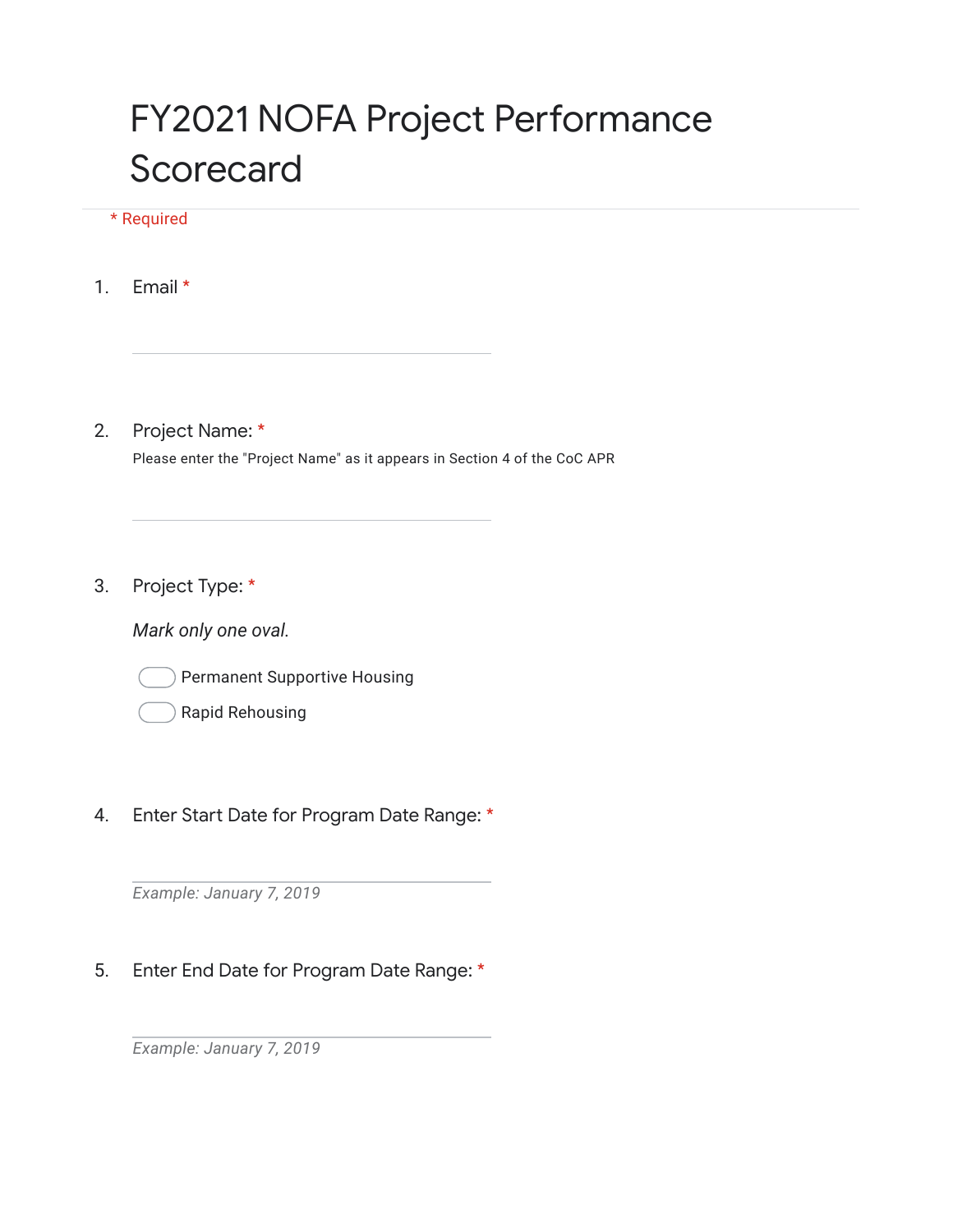6. Last day of your most recently ended grant term. \*

*Example: January 7, 2019*

Project (System) Performace

Data Source(s): CoC APR, PIT/HIC Report

## Length of Time to House

Data Source: CoC APR Report

7. Enter "Average length of time to housing" from the "Total" column in Section 22c. \*

Permanent Housing Placements

Data Source: CoC APR Report

- 8. Enter the total number from "Total persons exiting to positive housing destinations" From Section 23c" \*
- 9. Enter the total number from "Total persons whose destinations excluded them from the calculation" From Section 23c" \*

10. Enter Line 5 from Section 5a. \*

Income Total Data Source: CoC APR Report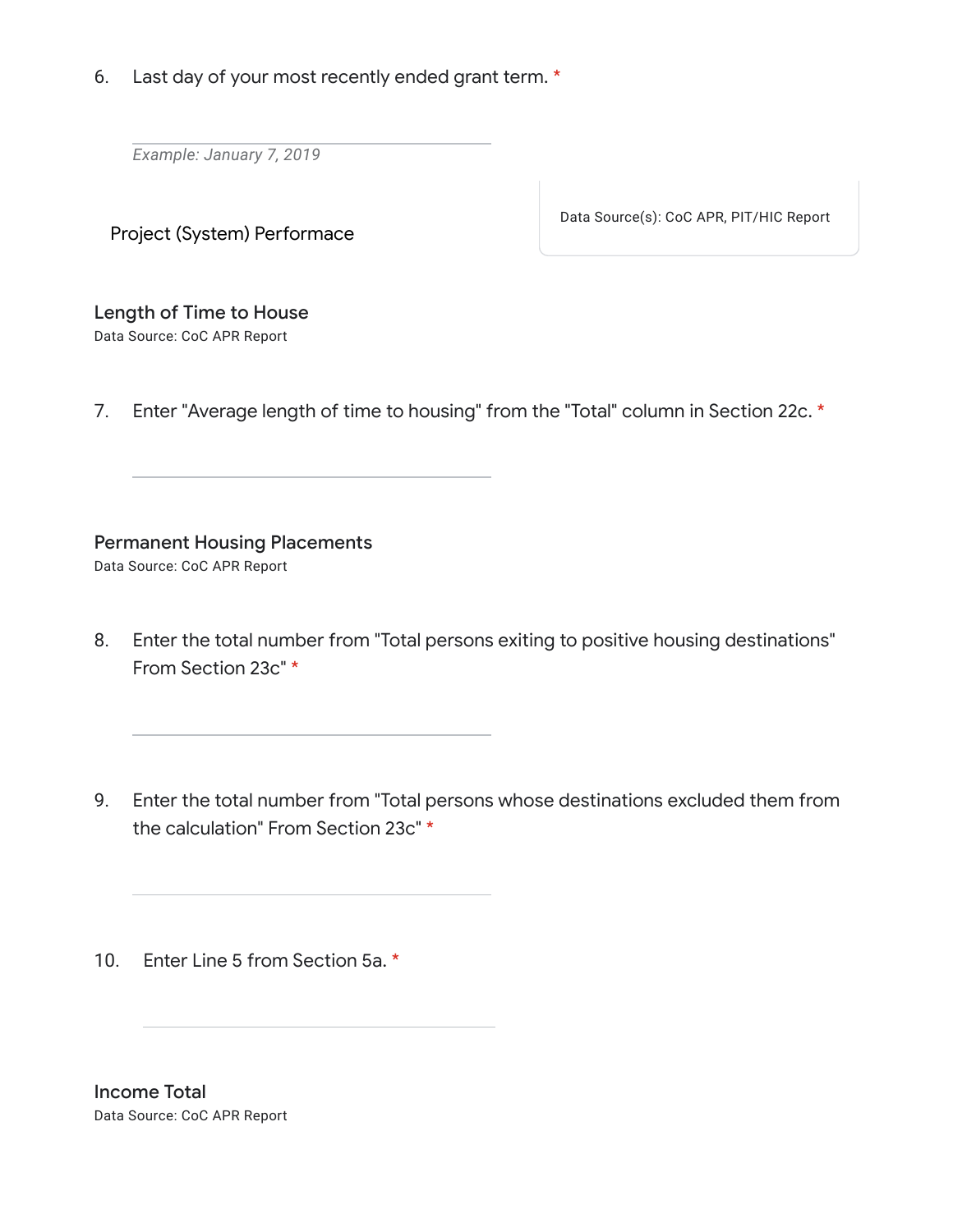11. Enter value from the row "Number of Adults with Any Income (i.e., Total Income)" and Column "Performance Measure: Percent of Persons who Accomplished this Measure" from Section 19a1. \*

12. Enter value from the row "Number of Adults with Any Income (i.e., Total Income)" and Column "Performance Measure: Percent of Persons who Accomplished this Measure" from Section 19a2. \*

Income Earned Data Source: CoC APR Report

- 13. Enter value from the row "Number of Adults with Earned Income (i.e., Employment Income)" and Column "Performance Measure: Percent of Persons who Accomplished this Measure" from Section 19a1. \*
- 14. Enter value from the row "Number of Adults with Earned Income (i.e., Employment Income)" and Column "Performance Measure: Percent of Persons who Accomplished this Measure" from Section 19a2. \*

Living Situation at Project Entry Data Source: CoC APR Report

15. Enter Total from "Emergency Shelter" in Section 15. \*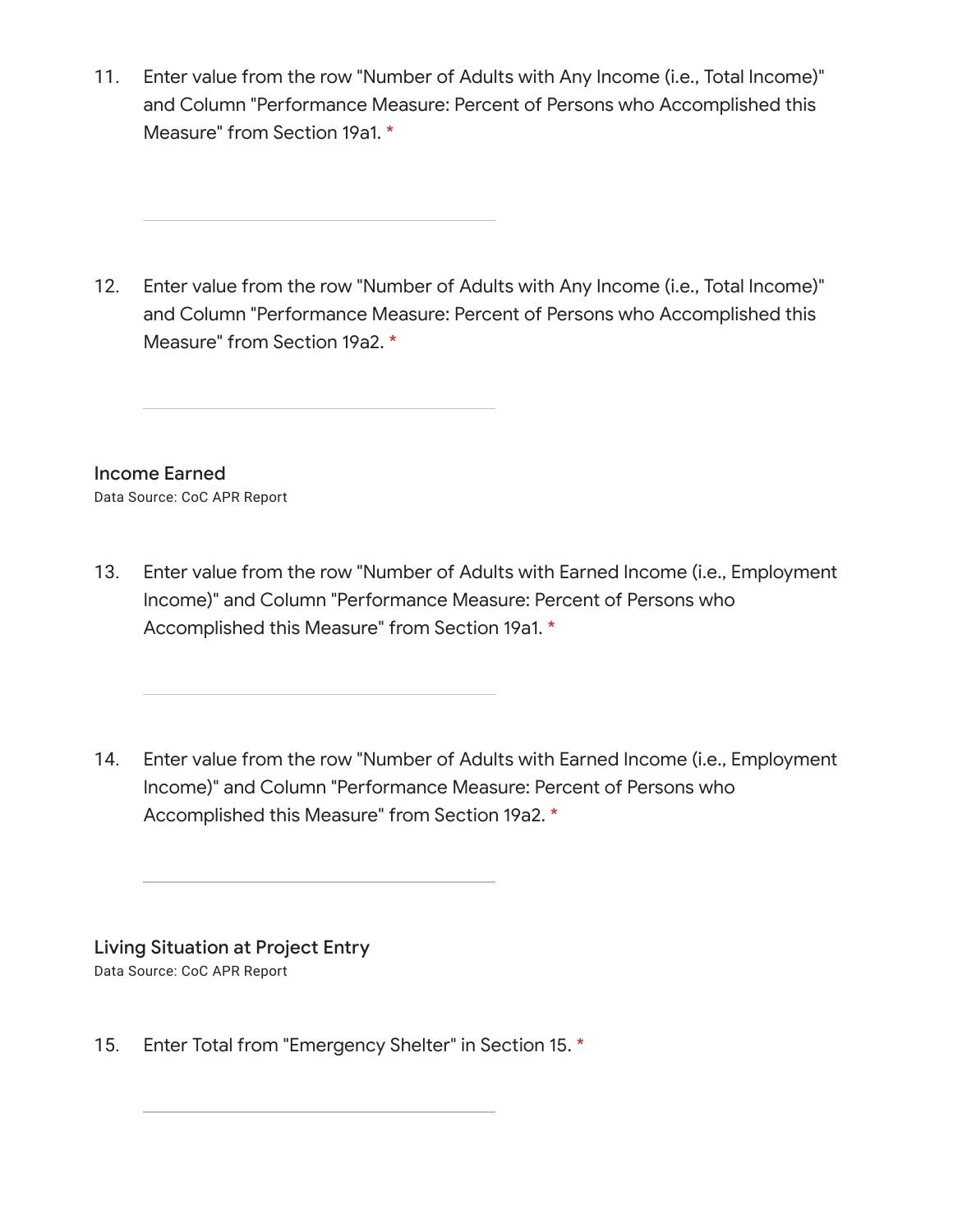- 16. Enter Total from "Place not meant for human habitation" in Section 15. \*
- 17. Enter Total from "Safe Haven" in Section 15. \*
- 18. Enter Line 2 from Section 5a. \*

Exits to Homelessness

Data Source: CoC APR Report

- 19. Enter total numbers for "Emergency shelter, including hotel or motel paid for with emergency shelter voucher" in Section 23c. \*
- 20. Enter total number "Transitional housing for homeless persons (including homeless youth)" in Section 23c. \*
- 21. Enter total number for "Place not meant for human habitation" in Section 23c. \*

Non-Cash Benefits - Annual Data Source: CoC APR Report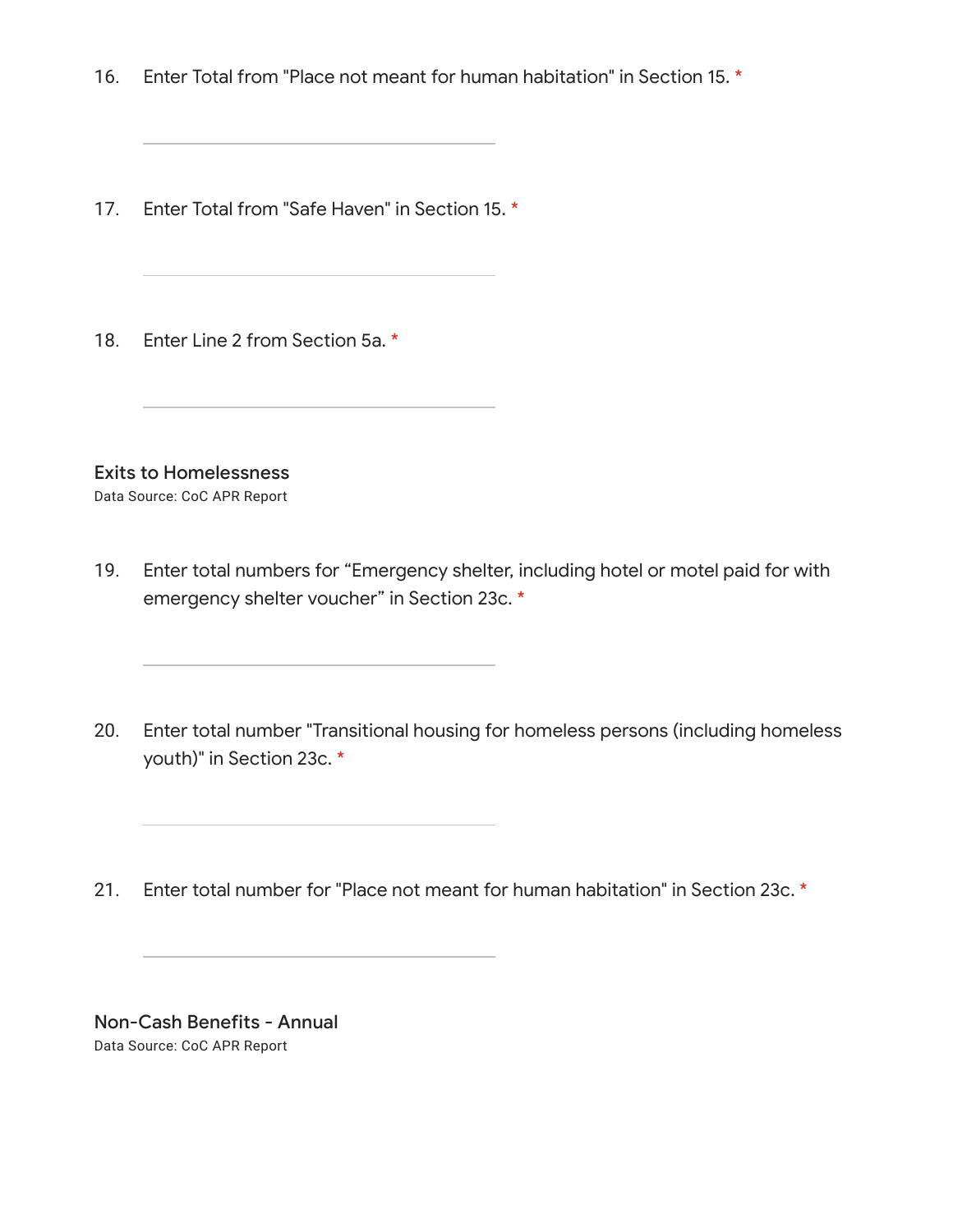22. Enter Number from Row "1 + Source(s)" and Column "Benefit at Latest Annual Assessment for Stayers" in Section 20b. \*

23. Enter Line 16 from Section 5a. \*

Non Cash Benefits - Exits

Data Source: CoC APR Report

- 24. Enter Number from Row "1 + Source(s)" and Column "Benefit at Exit for Leavers" in Section 20b. \*
- 25. Enter Line 7 from Section 5a. \*

Occupancy rate for the 2019 PIT Count

Data Source: 2019 HIC

26. Enter "Utilization Rate" for you project. \*

Fidelity to the Housing First/Low Barrier Approach Data Source: Housing First/Low Barrier Questionnaire

27. Enter points from self-assessment here: \*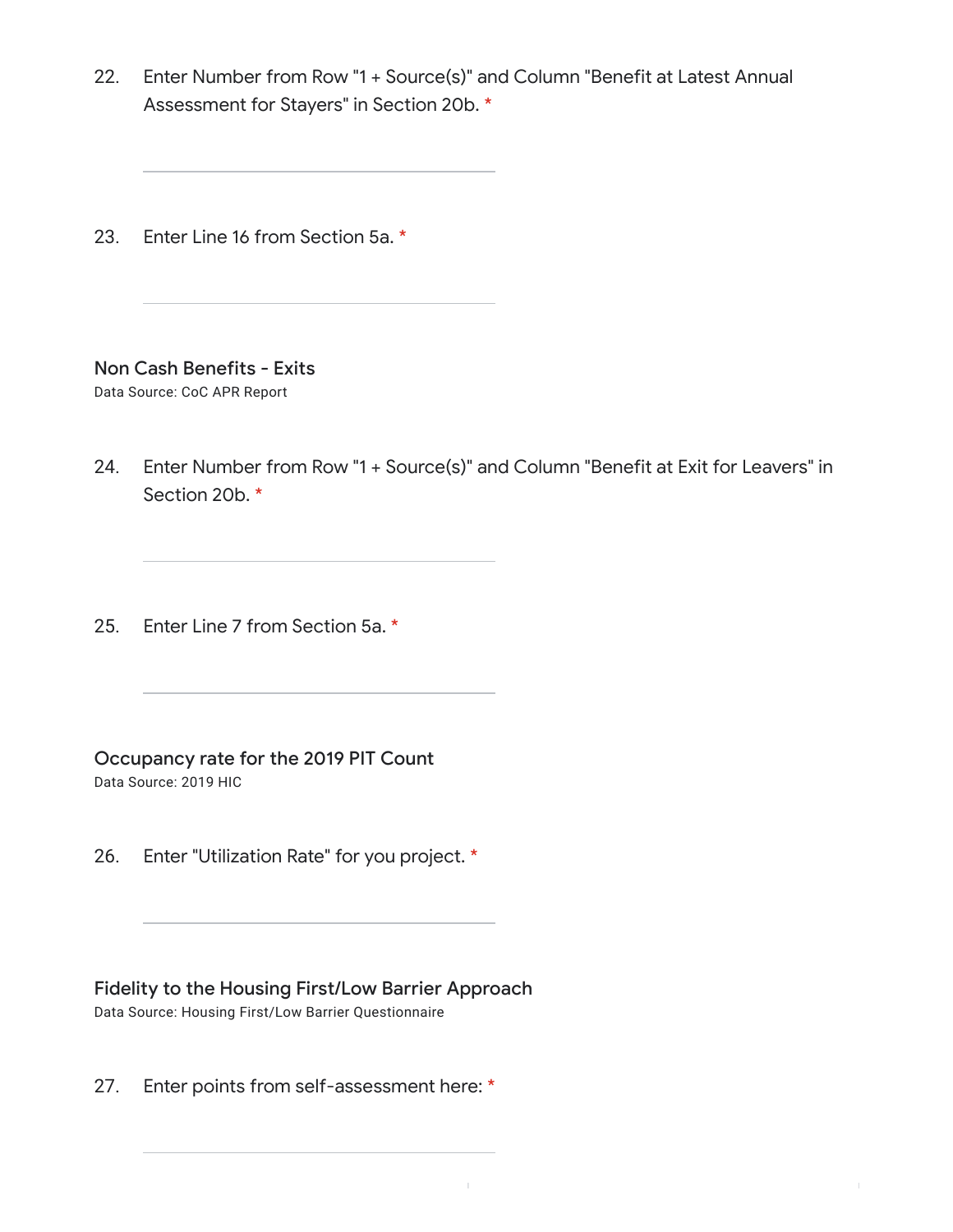Data Source: "BASIC Entry EXIT Report - NOFA 2019"

Coordinated Entry

28. Enter "% of VI-SPDATs at ENTRY" Here: \*

29. Enter "Average" from the "SPDAT @ Entry": \*

Racial Equity

Data Source: CoC APR 6a

Client Racial Equity Analysis: Data Quality

30. Enter "% of Error Rate" From "Race (3.4)" line in Table 6a. \*

Client Racial Equity Analysis Data Source: CoC APR 5a, 12a

31. Enter "Total" of "Black or African American" from Table 12a: \*

32. Enter Line one from Table 5a \*

Gender, Race, and Ethnicity Analysis (GREA)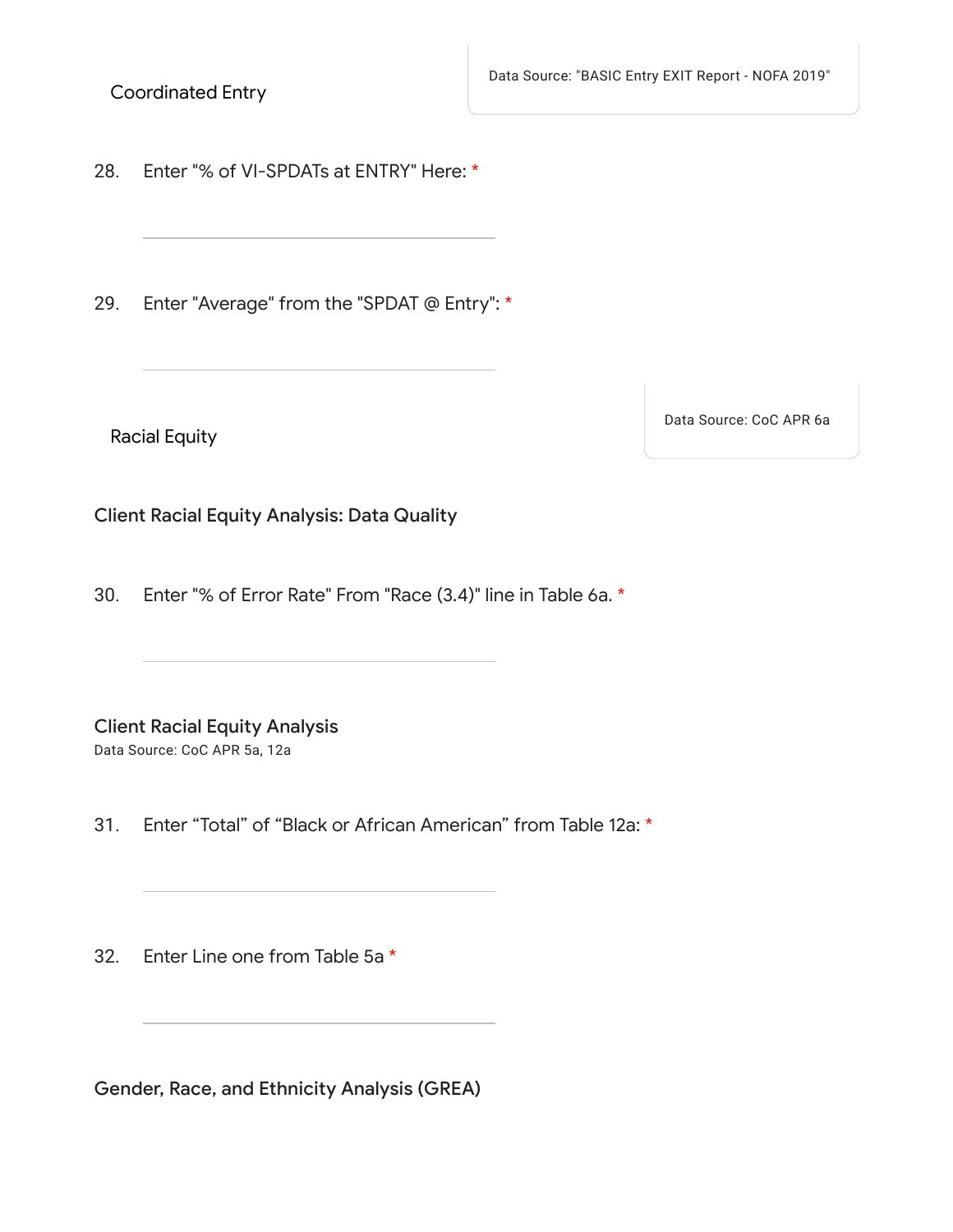33. Please indicate whether the racial/ethnic breakdown met the following criteria within the 6 staff categories below: \*

*Check all that apply.*

|                            | At least 18%<br><b>Black</b> | At least 4%<br>Asian | At Least 30% Hispanic or<br>Latinx |
|----------------------------|------------------------------|----------------------|------------------------------------|
| Executive<br>Management    |                              |                      |                                    |
| Senior Management          |                              |                      |                                    |
| Finance                    |                              |                      |                                    |
| <b>Clerical Staff</b>      |                              |                      |                                    |
| <b>Program Supervisors</b> |                              |                      |                                    |
| <b>Case Managers</b>       |                              |                      |                                    |

Project Populations

Data Source: CoC APR

Percent of Chronically Homeless Persons Served

34. Enter Line 11 from 5a. \*

35. Enter Line 1 from 5a. \*

Percent of Veterans Served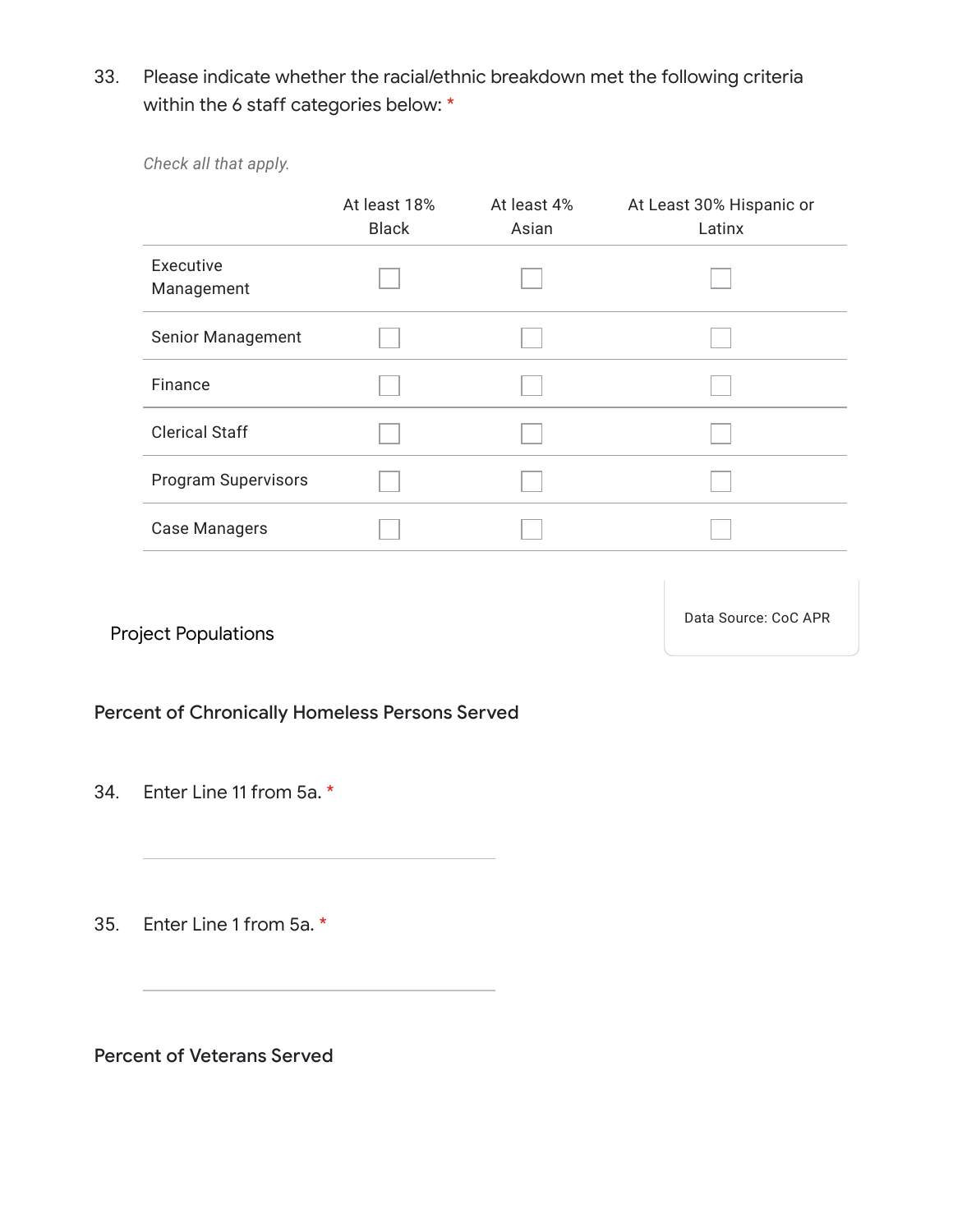36. Enter Line 10 from 5a. \*

37. Enter Line 2 from 5a. \*

Percent of Youth under Age 25 Served

38. Enter Line 12 from 5a. \*

Percent of Parenting Youth Under Age 25 with Children Served

39. Enter Line 13 from 5a. \*

Percent of Persons Fleeing Domestic Violence Served

40. Enter Total "Yes" from 14b. \*

Percent of Participants who are "hard to serve" as defined by having no income at entry served

41. Enter "Number of Adults at Start" With no Income from Section 18. \*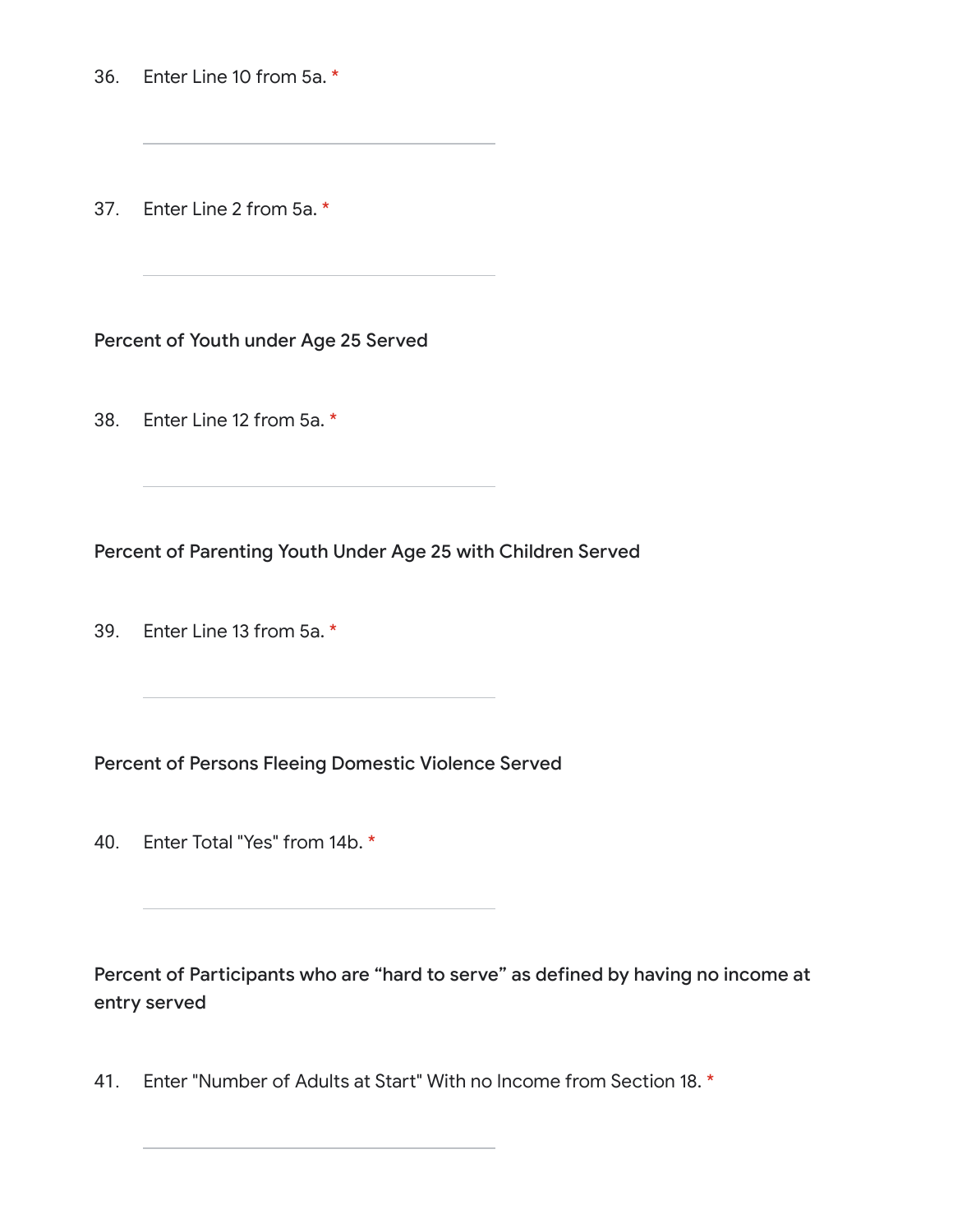Percent of Participants are "hard to serve" as defined by 2 or more physical/mental health conditions at entry served

- 42. Enter "Total Persons" with "2 Conditions" from 13a2. \*
- 43. Enter "Total Persons" with "3+ Conditions" from 13a2. \*

HMIS Data Quality

Data Source: CoC APR

44. Enter "% of Error Rate" for "Veteran Status (3.7)" from 6b. \*

- 45. Enter "% of Error Rate" for "Project Entry Date (3.10)" from 6b. \*
- 46. Enter "% of Error Rate" for " Relationship to Head of Household (3.15)" from 6b. \*

47. Enter "% of Error Rate" for "Disabling Condition (3.8)" from 6b. \*

48. Enter "% of Error rate" for "Destination (3.12)" from 6c. \*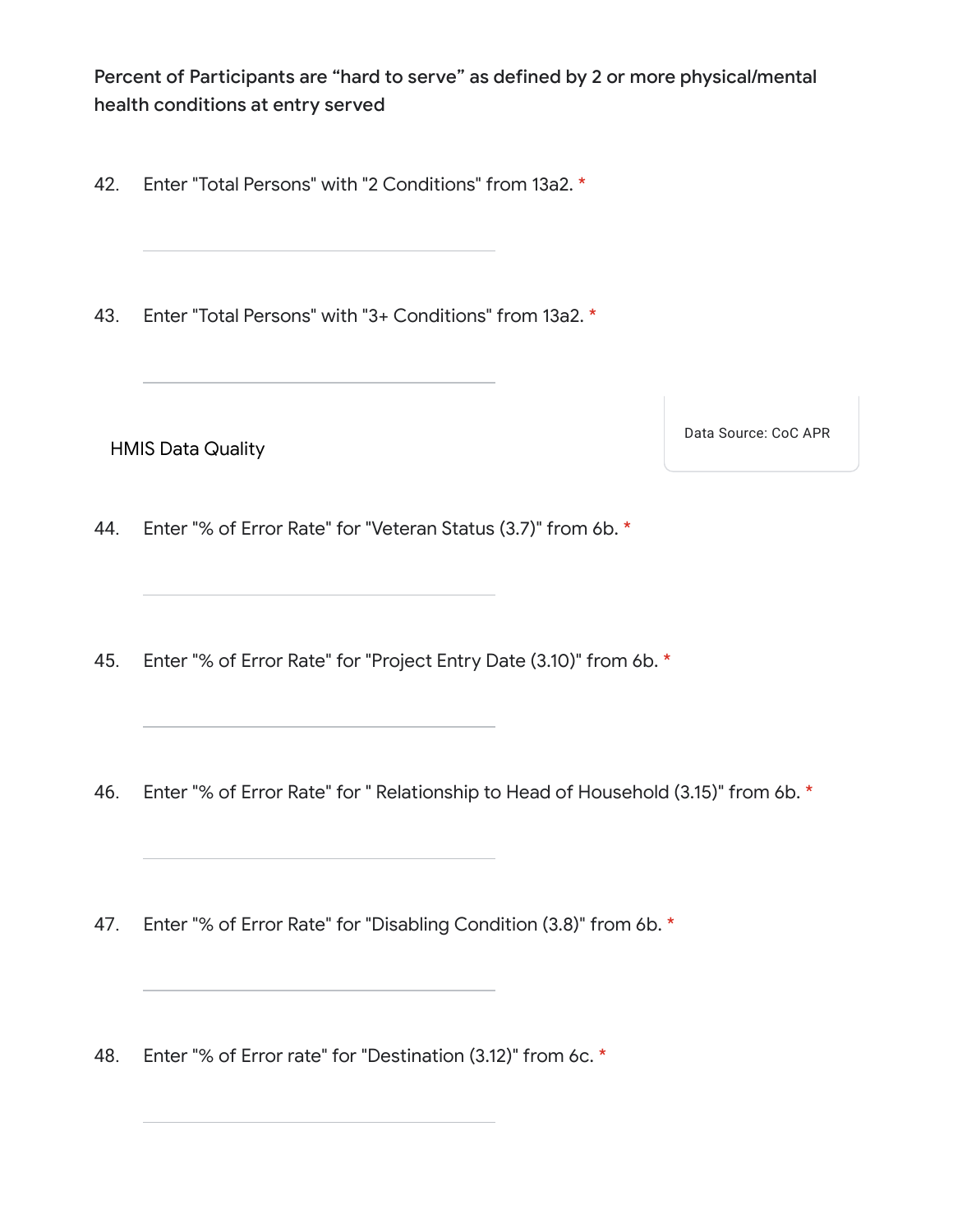49. Enter "% of Error rate" for "Income and Sources (4.2) at Entry" from 6c. \*

- 50. Enter "% of Error rate" for "Income and Sources (4.2) at Annual Assessment" from 6c. \*
- 51. Enter "% of Error rate" for "Income and Sources (4.2) at Exit" from 6c. \*
- 52. Enter "% of records unable to calculate" for "Data Quality: Chronic Homelessness" from 6d. \*

HMIS Data Quality: 6e - Timeliness

Data Source: CoC APR

- 53. "Number of Project Entry Records" for "0 days" \*
- 54. "Number of Project Entry Records" for "4-6 days" \*

55. "Number of Projects Entry Records" for "7-10 days" \*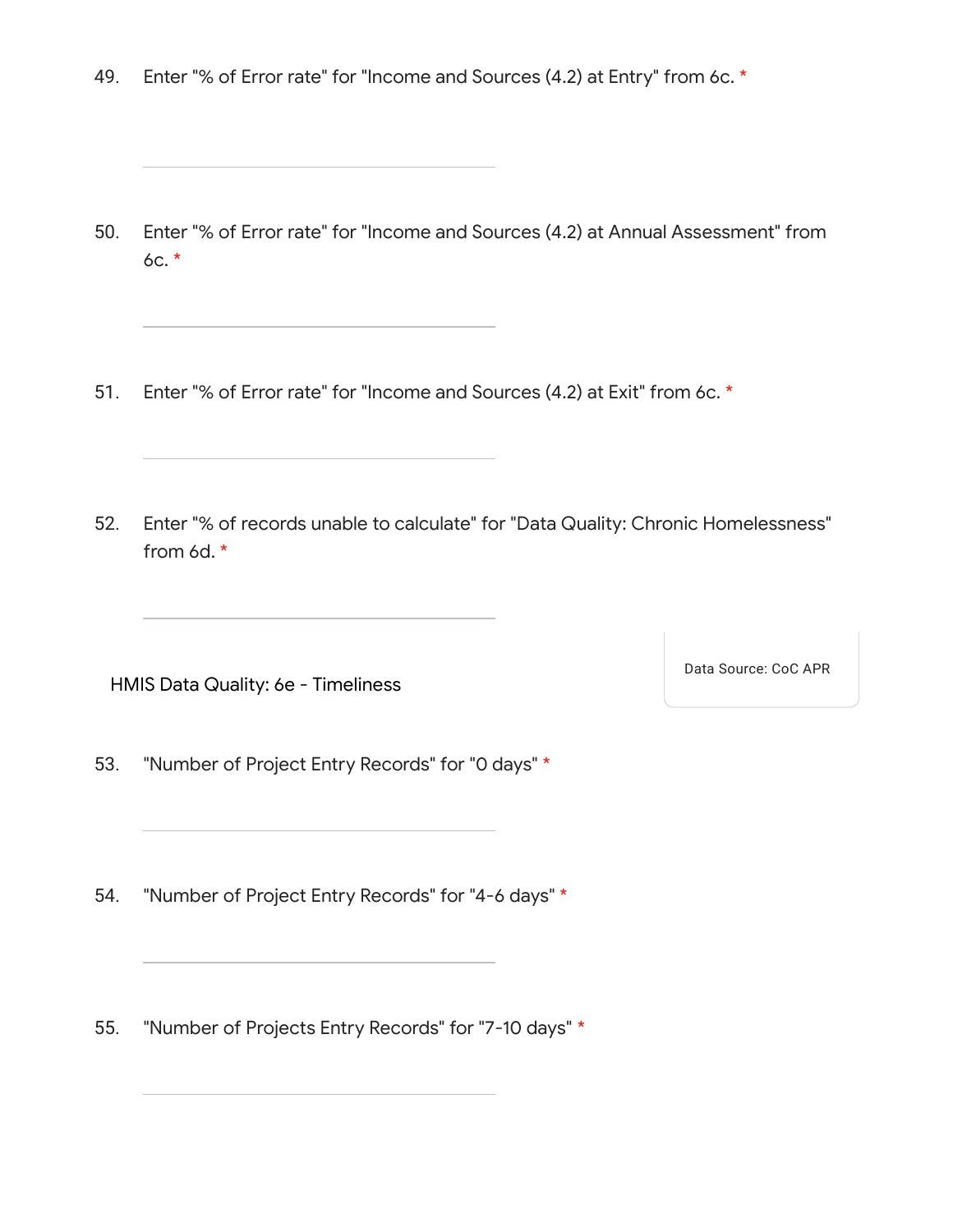- 56. "Number of Project Entry Records" for "11+ days" \*
- 57. "Number of Project Exit Records" for "0 days" \*
- 58. "Number of Project Exit Records" for "4-6 days" \*
- 59. "Number of Project Exit Records" for "7-10 days" \*
- 60. "Number of Project Exit Records" for "11+ days" \*

| <b>Overall Grant</b> |
|----------------------|
| Management           |

Data Source(s): Project eLOCCS Printout, Match Documentation Letter

- 61. What percentage of awarded funds were expended and drawn down from HUD? \* Divide the total from the "Disbursed" column by the total from the "Authorized" column; From the "Budget" tab of the eLOCCS printout
- 62. Percent of Funds used for Housing vs. Supportive Services \*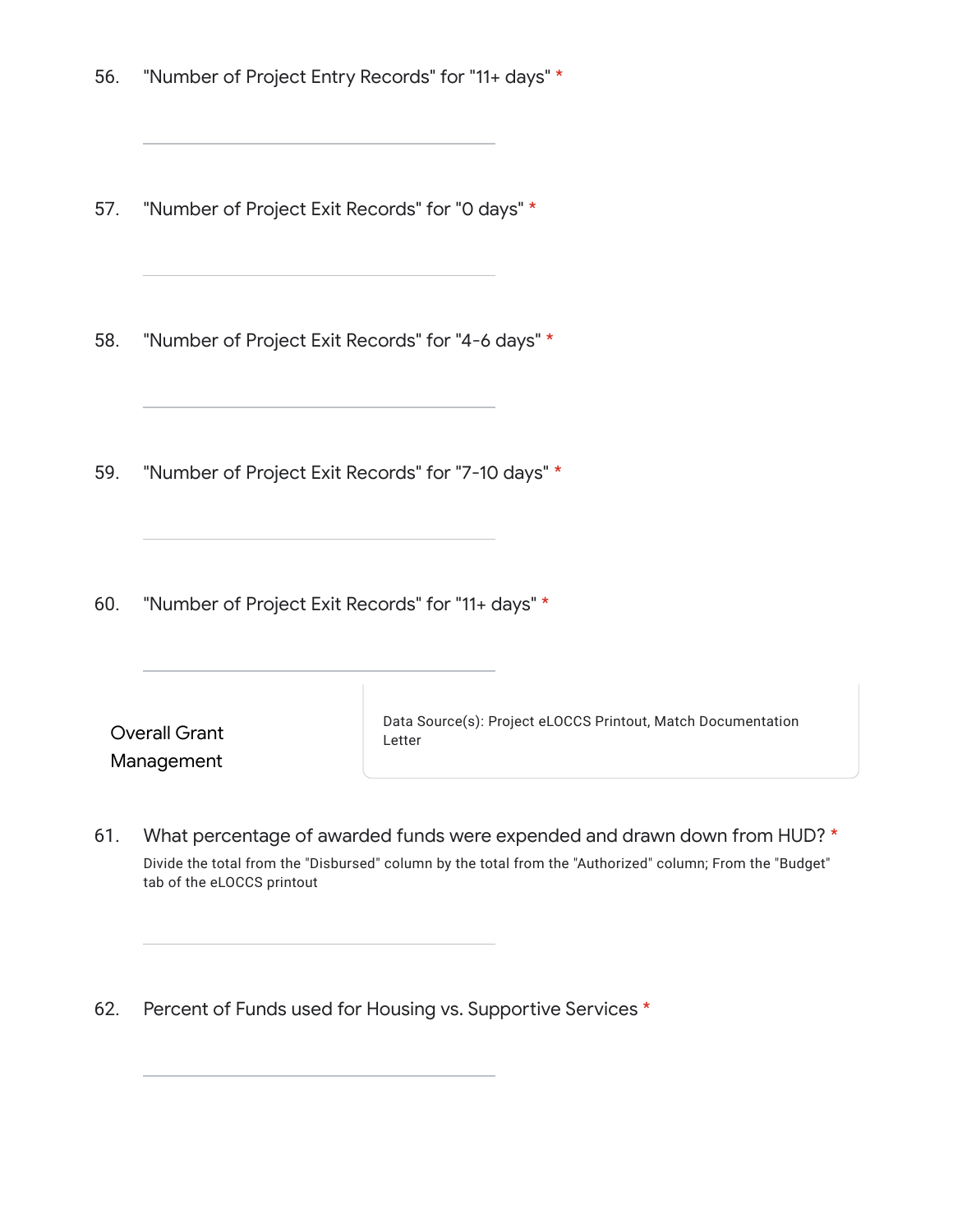63. Did the project draw down funds from eLOCCS at least quarterly during the most recently ended grant term? \*

*Mark only one oval.*

|  | Yes |
|--|-----|
|  | No  |

64. Did the project upload their APR into SAGE on or before the submission deadline? \*

*Mark only one oval.*

|  | Yes |
|--|-----|
|  | No  |

65. Did the project have the match required per CoC regulations (at least 25% or  $0.25:1$ ? \*

*Mark only one oval.*

No

|  |  | Yes, 25% |
|--|--|----------|
|--|--|----------|

Yes, more than 25%

CoC Participation

Data Source: CoC Attendance Records

66. Is the applicant an Active Member of the Continuum of Care as defined by attending 80% of CoC meetings AND 80% of a CoC committee meeting in the past 12 months? \*

*Mark only one oval.*

|  | Yes |
|--|-----|
|  | No  |